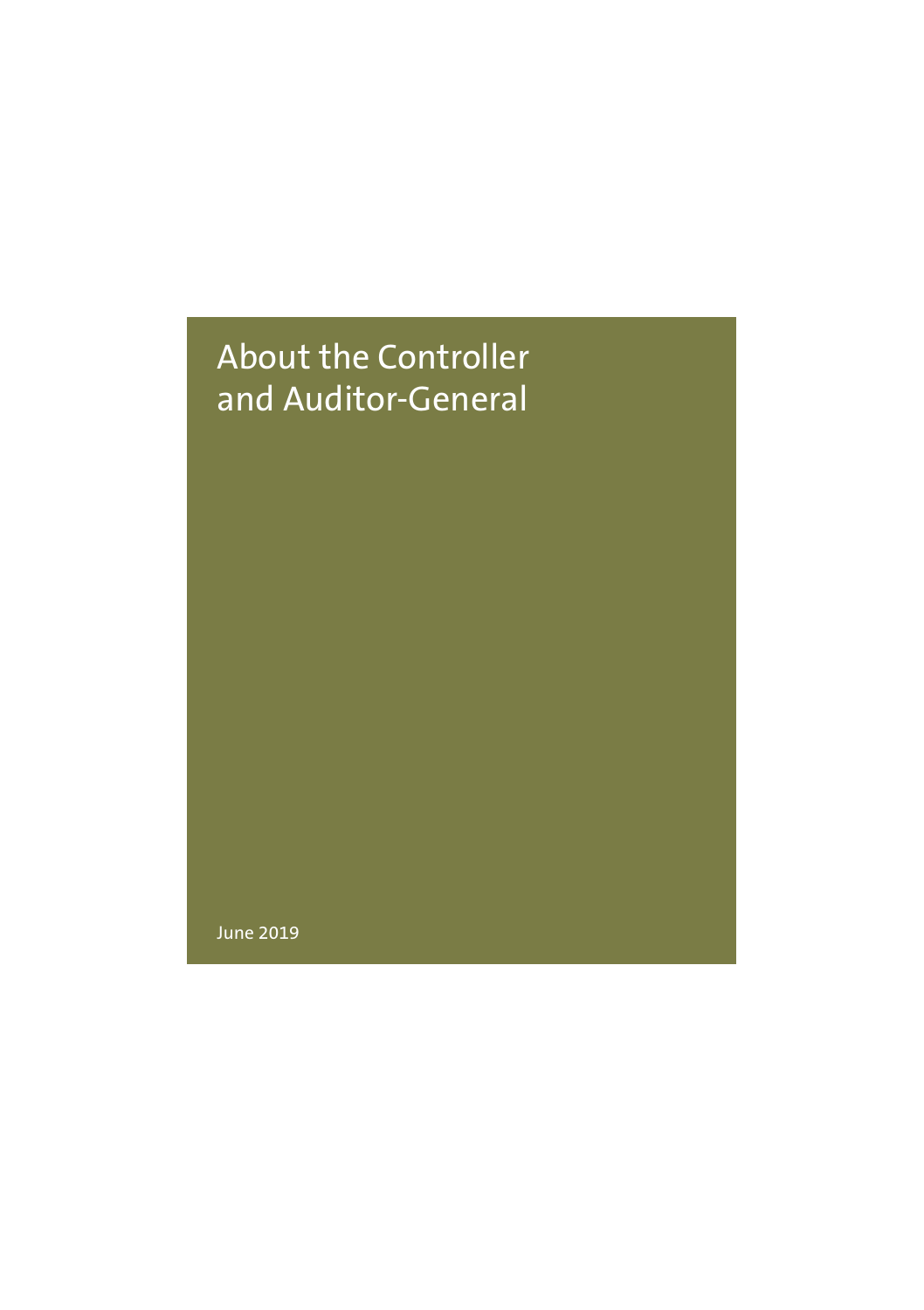# **Contents**

| Introduction                                                                                                                                   | 3                        |
|------------------------------------------------------------------------------------------------------------------------------------------------|--------------------------|
| Why is there an Auditor-General?<br>Who does the work on behalf of the Auditor-General?<br>How does the Auditor-General maintain independence? | $\overline{4}$<br>4<br>5 |
| What does the role involve?                                                                                                                    | 6                        |
| The audit function<br>The Controller function                                                                                                  | 6<br>7                   |
| What type of work does the Auditor-General do?                                                                                                 | 8                        |
| Annual audits<br>Performance audits<br>Inquiries<br>Councils' long-term plans<br>Reports and assistance                                        | 8<br>9<br>10<br>11<br>11 |
| More information                                                                                                                               | 13                       |
|                                                                                                                                                |                          |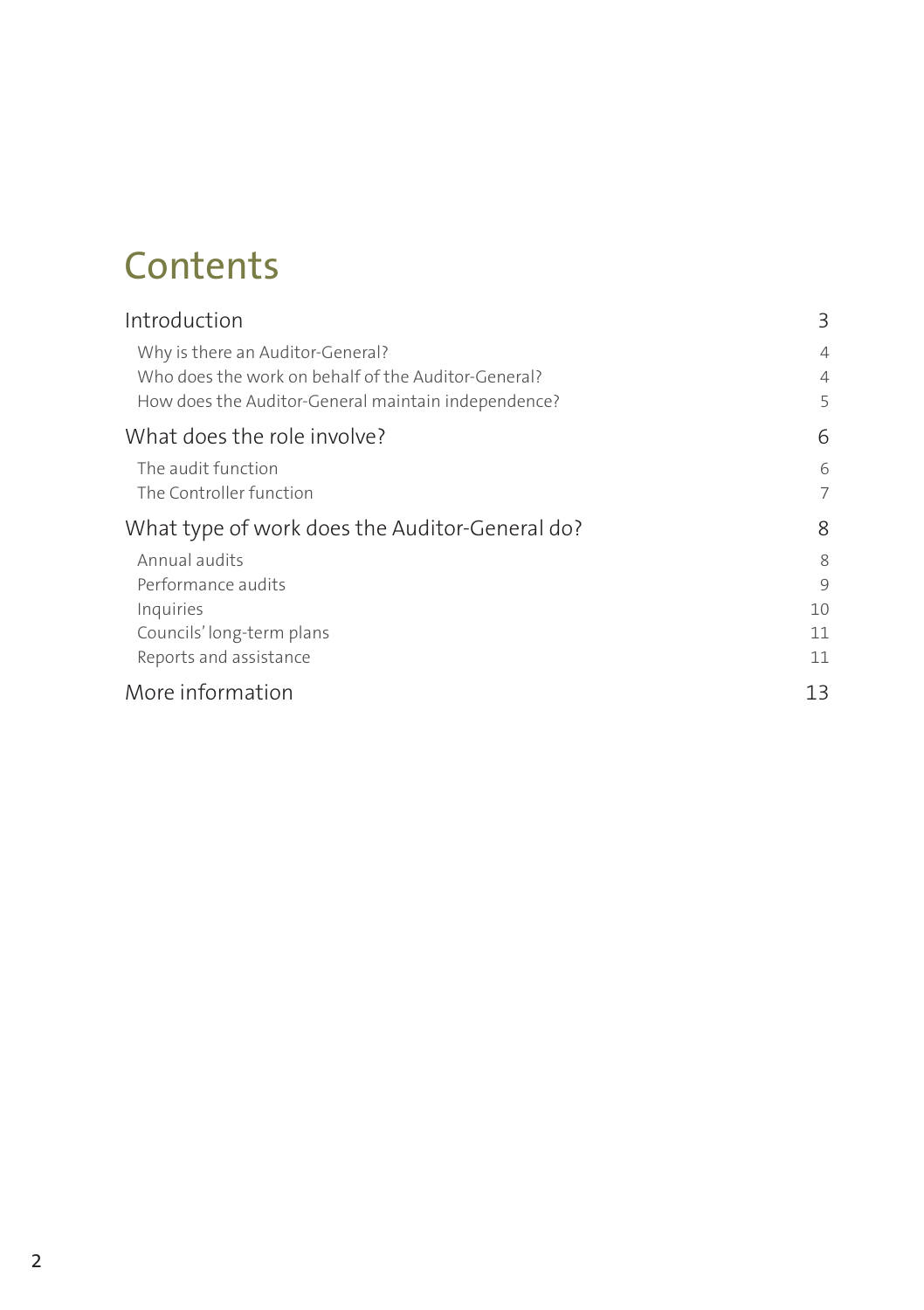# Introduction

The Controller and Auditor-General (the Auditor-General) is responsible for auditing all of New Zealand's public organisations.

The current Auditor-General is John Ryan. His focus is to improve the performance of, and public trust in, the public sector.



The Auditor-General is an officer of Parliament $^1$  and has been in place since the 1840s.

The current role and functions of an Auditor-General are set out in the Public Audit Act 2001 and the Public Finance Act 1989.

As an officer of Parliament, the Auditor-General is independent of central and

local government. The Auditor-General is sometimes referred to as a "public watchdog". That's because the Auditor-General acts as a check and balance on the public sector.

The Auditor-General has two functions – Auditor-General (the audit function) and the Controller.

The Auditor-General has a Deputy who is also an officer of Parliament. The Deputy can perform all the functions and exercise all the powers of the Auditor-General.

1 Parliament makes laws and holds the Executive Government to account for its policies, actions, and spending. Parliament consists of the Sovereign (represented in New Zealand by the Governor-General) and the House of Representatives (comprising all elected Members of Parliament). There are three officers of Parliament: the Auditor-General, the Ombudsman, and the Parliamentary Commissioner for the Environment.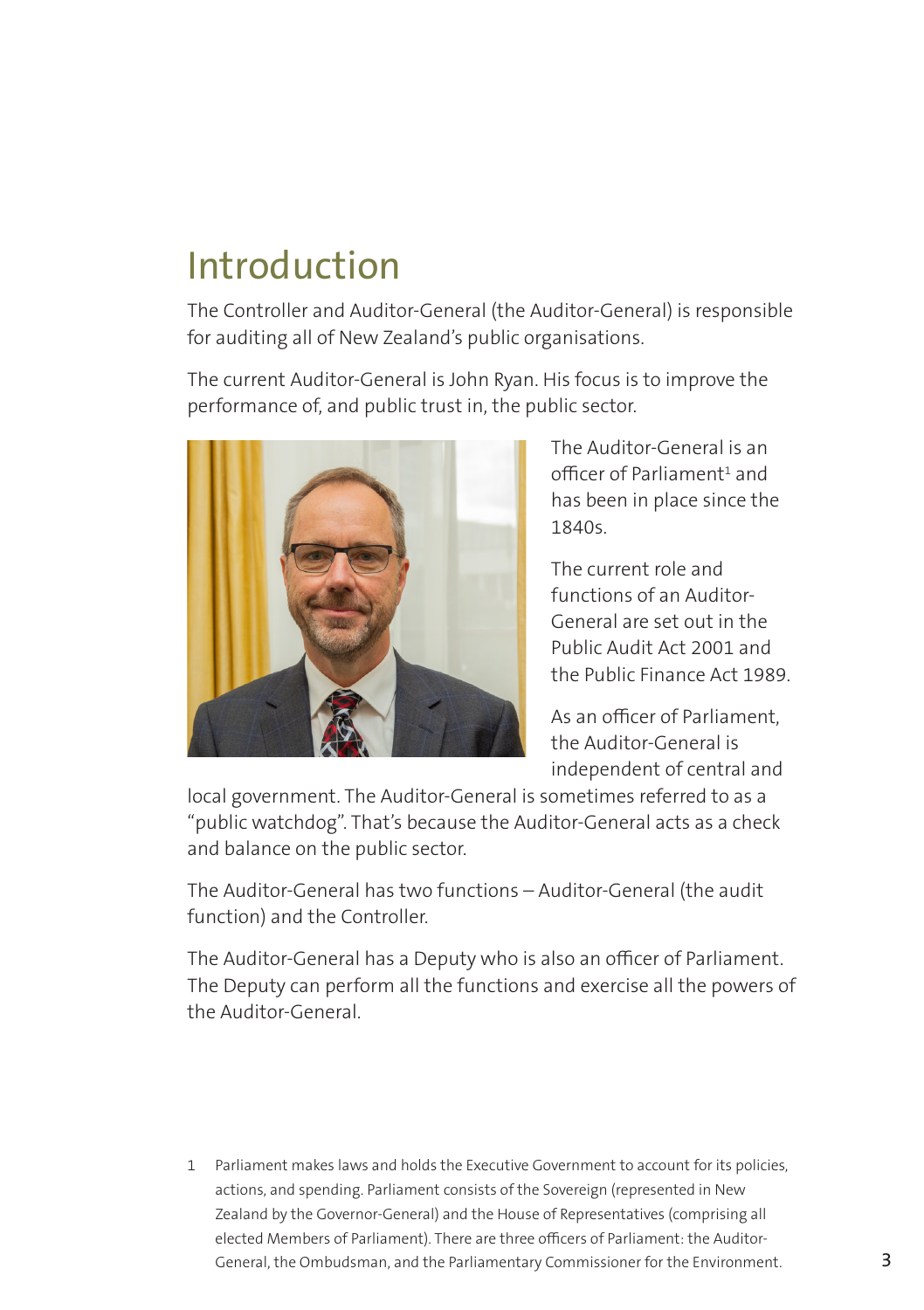## Why is there an Auditor-General?

Parliament authorises all government spending and provides public organisations with their statutory powers.

Public organisations, including local government, are accountable for their use of public resources and the powers that Parliament gives them. The Auditor-General provides Parliament independent assurance that public organisations are operating and accounting for their performance in the way Parliament intended.

It is not part of the Auditor-General's role to question the *policies* of the Government or councils. Policies are determined by democratically elected representatives. However, the Auditor-General can report on how those policies are implemented.

## Who does the work on behalf of the Auditor-General?

The Auditor-General employs staff in two different offices – the Office of the Auditor-General and Audit New Zealand. The Auditor-General also has contracts with private sector accounting firms.

#### **Office of the Auditor-General**

The Office of the Auditor-General is responsible for:

- planning the work programme for the organisation as a whole;
- carrying out performance audits, special studies, and inquiries;
- planning other audit work;
- reporting to Parliament and to select committees;
- setting auditing standards (the Auditor-General's auditing  $standards$ ) $<sup>2</sup>$ </sup>
- allocating annual audits to appointed auditors;
- monitoring audit fees to ensure that they are fair and reasonable;
- 2 The Public Audit Act 2001 requires the Auditor-General to report these auditing standards to Parliament at least once every three years and to describe significant changes to the standards in any year in the Auditor-General's annual report.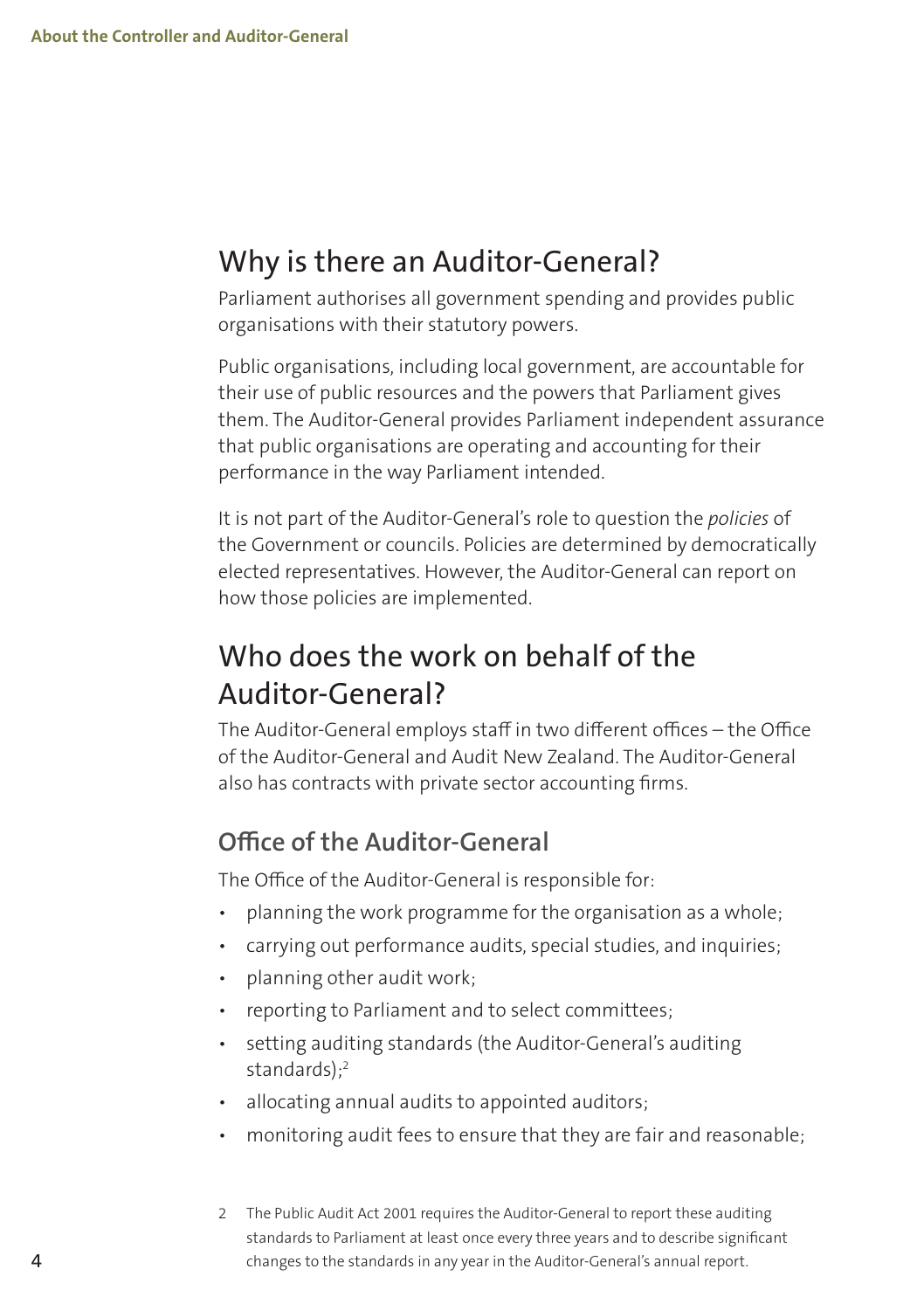- overseeing auditors' performance; and
- carrying out quality assurance reviews of all work done on behalf of the Auditor-General, including annual audits by appointed auditors.

#### **Audit New Zealand**

Audit New Zealand is responsible for:

- carrying out annual audits on the Auditor-General's behalf; and
- providing other auditing and assurance services to public organisations.

#### **Private sector accounting firms**

Auditors from private sector accounting firms are appointed to carry out annual audits on the Auditor-General's behalf.

## How does the Auditor-General maintain independence?

To be effective and credible, the Auditor-General and his staff must be independent of the public organisations being audited. To ensure independence, the Public Audit Act 2001 provides that the Auditor-General:

- is an officer of Parliament and can report directly to Parliament and anyone else;
- is appointed by the Governor-General on the recommendation of the House of Representatives for a single term of no more than seven years;
- is paid by Parliament, with the amount determined independently by the Remuneration Authority; and
- makes any requests for funding directly to Parliament through the Officers of Parliament Committee (rather than through the Executive Government).

Auditors appointed by the Auditor-General to carry out annual financial audits on the Auditor-General's behalf must also be independent.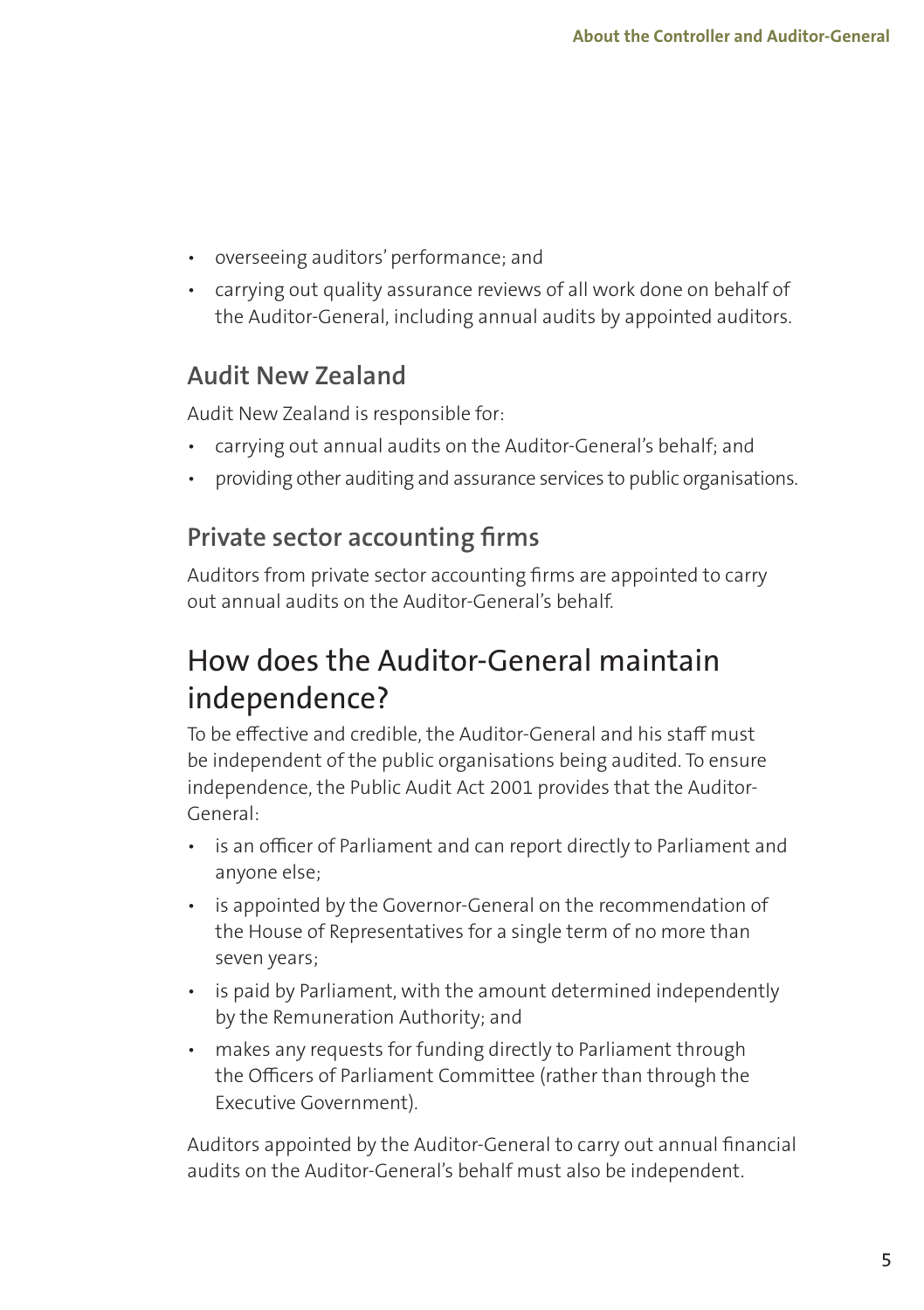The Auditor-General's auditing standards put strict constraints on appointed auditors, including:

- personal involvement with an audited organisation (such as between family members);
- financial involvement with the organisation (such as financial investments);
- providing other services to the organisation (such as carrying out valuations); and
- doing other work for the organisation.

# What does the role involve?

### The audit function

The Auditor-General is responsible for auditing all public organisations. This includes:

- government departments such as Inland Revenue and the Ministry of Education;
- Crown entities such as the Commerce Commission, district health boards, the New Zealand Tourism Board, and all school boards of trustees;
- State-owned enterprises organisations that are owned by the Government and have a strong commercial focus, such as New Zealand Post Limited or Airways Corporation of New Zealand Limited;
- councils and their subsidiaries city, district, and regional councils, and council-controlled organisations such as charitable trusts and incorporated societies associated with councils; and
- statutory boards and other public bodies such as airport authorities and reserve boards.

The Auditor-General audits about 3500 public organisations, almost 3000 of which are schools or small organisations.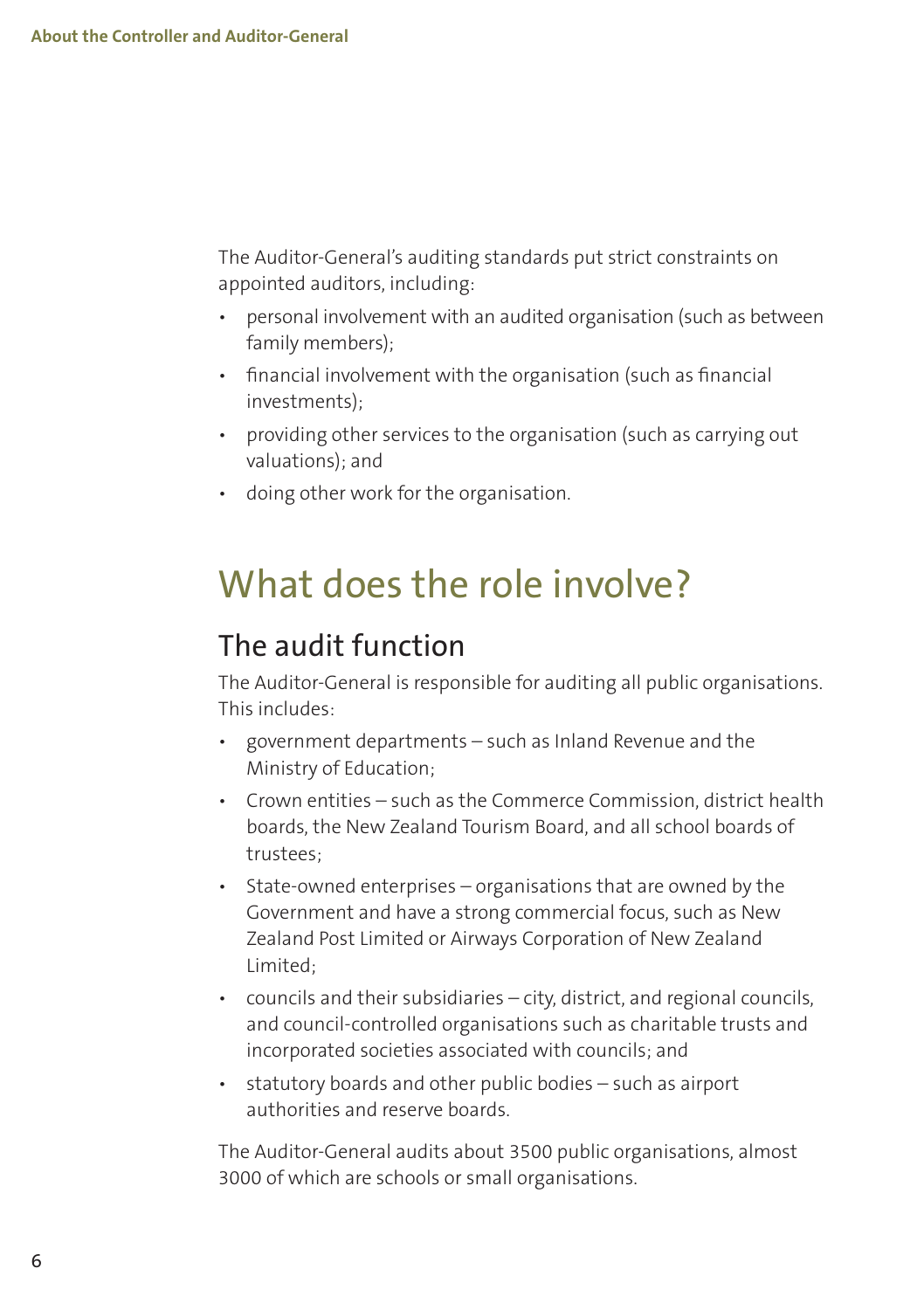### **What is the Auditor-General looking for?**

Public organisations are accountable to Parliament and the public for their performance and use of resources through annual reports. The Auditor-General's work is designed to give assurance to Parliament, public organisations, and members of the public, that public organisations are fairly reflecting the results of their activities in their annual reports.

The Auditor-General also keeps an eye on whether public organisations are carrying out their activities effectively and efficiently, as well as on matters of waste, integrity, legislative compliance, and financial prudence in the public sector.

## The Controller function

The Controller function supports the important constitutional principle that the Government cannot spend, borrow, or impose a tax without Parliament's approval. The Government can only spend money that Parliament has approved through what are known as "appropriations".

The Controller function provides independent assurance to Parliament that the expenses and capital expenditure of government departments and officers of Parliament are lawful and within the scope, amount, and period of the appropriation or other statutory authority.

The main features of the Controller function are:

- The Treasury must supply monthly statements to the Auditor-General to examine whether expenses and capital expenditure have been incurred in keeping with appropriations or other authority.
- The Auditor-General can direct a Minister to report to the House of Representatives if the Auditor-General believes that any expenditure incurred is unlawful or applied for a purpose that is not within the scope, amount, or period of an appropriation or other statutory authority.
- The Auditor-General can stop payments from a Crown bank account or a departmental bank account to prevent money from being used for a purpose that is unlawful or inconsistent with any appropriation or other statutory authority.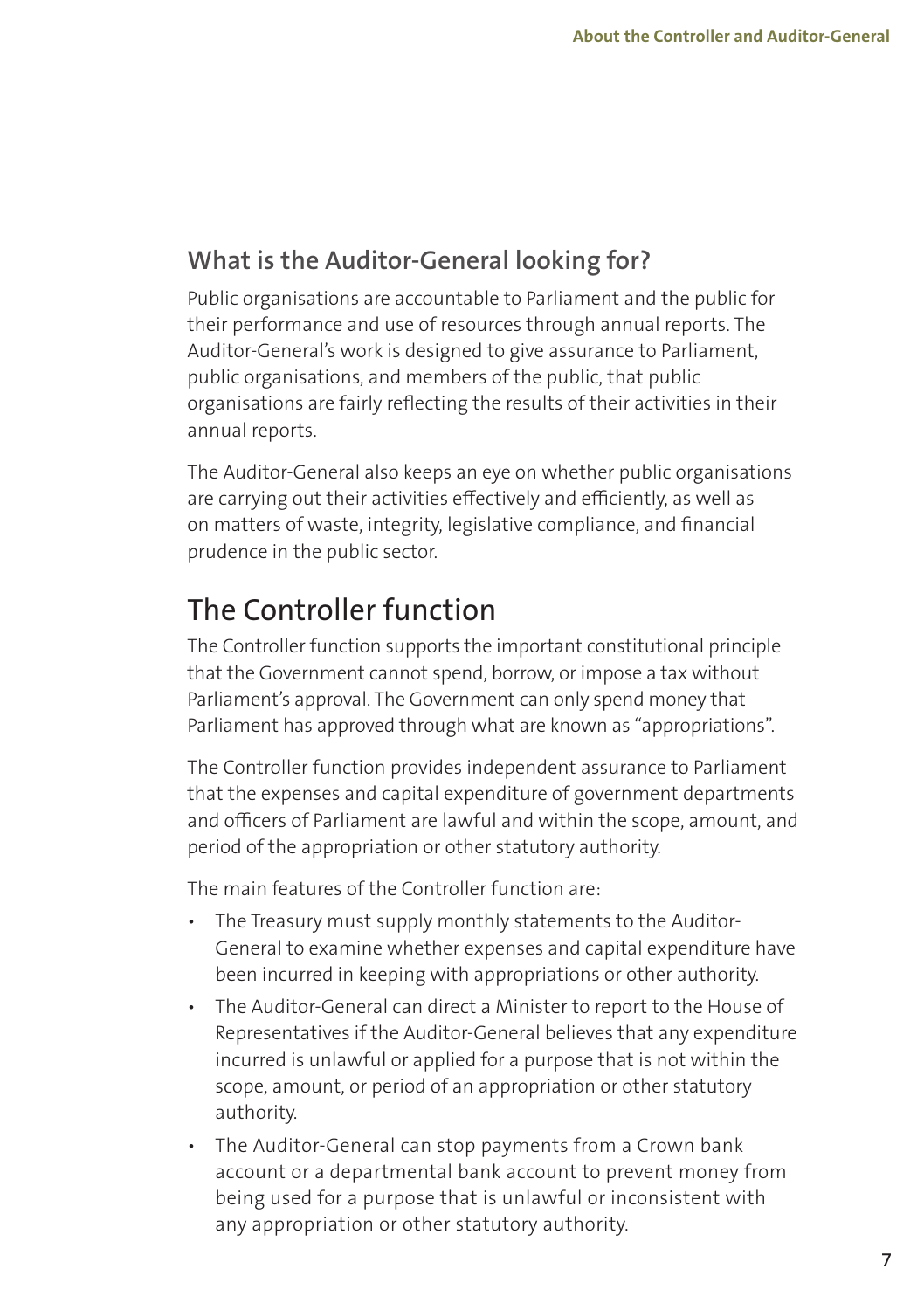# What type of work does the Auditor-General do?

Under the Public Audit Act 2001, the Auditor-General:

- carries out annual audits;
- carries out performance audits; and
- may inquire into any matter relating to a public organisation's use of its resources.

Under the Local Government Act 2002, the Auditor-General must audit every council's long-term plan and the related consultation document.

The Auditor-General can also perform other auditing or assurance services at the request of a public organisation, such as auditing financial information in a prospectus or giving assurance to a public organisation about its purchasing or contracting procedures.

### Annual audits

Annual audits are carried out in keeping with the Auditor-General's auditing standards, which incorporate the auditing standards issued by the New Zealand Audit and Assurance Standards Board of the External Reporting Board.

In an annual audit, the auditor:

- examines a public organisation's financial statements, performance information, and other information that must be audited.
- assesses the results of that examination against a recognised framework (usually generally accepted accounting practice); and
- forms and reports an audit opinion.

The audit involves gathering all the information and explanations needed to obtain reasonable assurance that financial statements and other information does not contain material misstatements. The auditor also evaluates the overall adequacy of the presentation of information.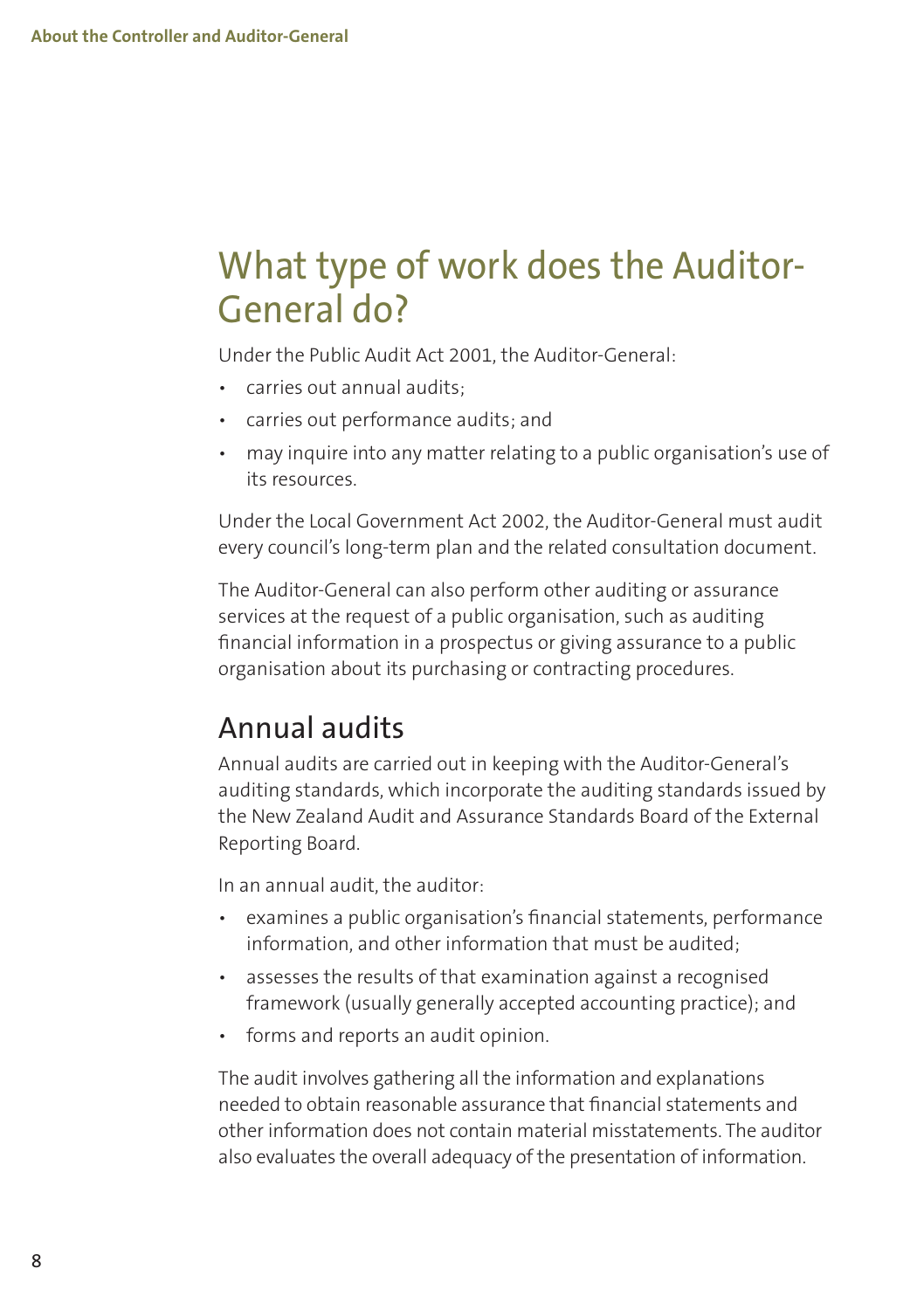This audit of the annual financial statements and other information results in two reports. One is the audit report (including the audit opinion) that is included in the public organisation's published annual report. The other report is for the organisation's governing body and management on matters arising from the audit.

The audit report on a public organisation's annual financial statements and other information gives readers information to help them understand the accuracy of those statements.

The report for the governing body and management of a public organisation sets out the audit findings. It draws attention to areas in the underlying environment, systems, and controls where the public organisation is doing well and contains recommendations for improvement where appropriate.

Most public organisations provide their annual report to Parliament. However, in the case of councils, the annual report is for ratepayers and other residents, so they can see how their council has managed the public resources for which it is accountable.

## Performance audits

A performance audit examines one or more of the following aspects of a public organisation's performance:

- effectiveness and efficiency;
- compliance with statutory obligations;
- use of public resources;
- integrity; and
- financial prudence.

The findings, conclusions, and recommendations from that examination are usually reported to Parliament. There are two constraints on examining effectiveness and efficiency:

• The effectiveness and efficiency of the Reserve Bank or a registered bank cannot be examined.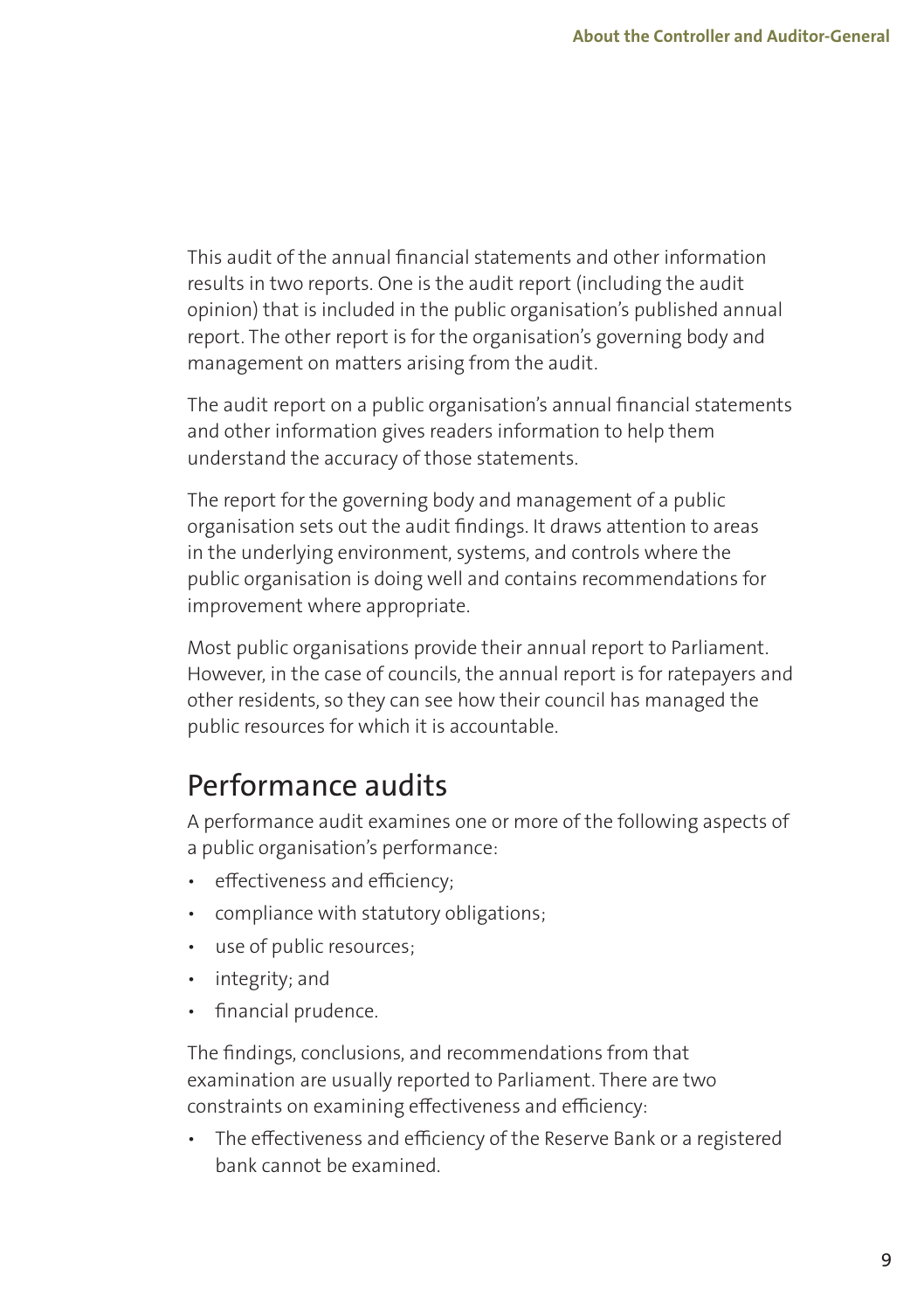• It is not the Auditor-General's role to question the policies of the Government or councils.

The Auditor-General chooses the issues to be examined by performance audits and other studies through an annual work-planning process. This involves examining each sector and identifying the main areas of actual and potential concern that would benefit from being examined by a performance audit or other special study. The Auditor-General consults Parliament and other stakeholders before deciding what is included in the annual plan.

## **Inquiries**

The Auditor-General can inquire into any matter concerning a public organisation's use of its resources.

#### **Who can suggest an inquiry?**

The Government, any member of the public, any member of Parliament, or any organisation may suggest an inquiry about a significant financial, accountability, or governance issue in a public organisation.

The Auditor-General can also conduct a formal inquiry into, and report to Parliament on, any matter of high public interest.

### **How does the Auditor-General decide whether to conduct an inquiry?**

The Auditor-General cannot be ordered to conduct an inquiry. Before deciding whether to proceed with an inquiry, the Auditor-General considers whether the matter is within their mandate under the Public Audit Act 2001.

Other considerations are whether the person or organisation suggesting the inquiry has themselves taken reasonable steps to resolve the matter with the organisation concerned, and whether the Auditor-General has the staffing and resources to look into the matter.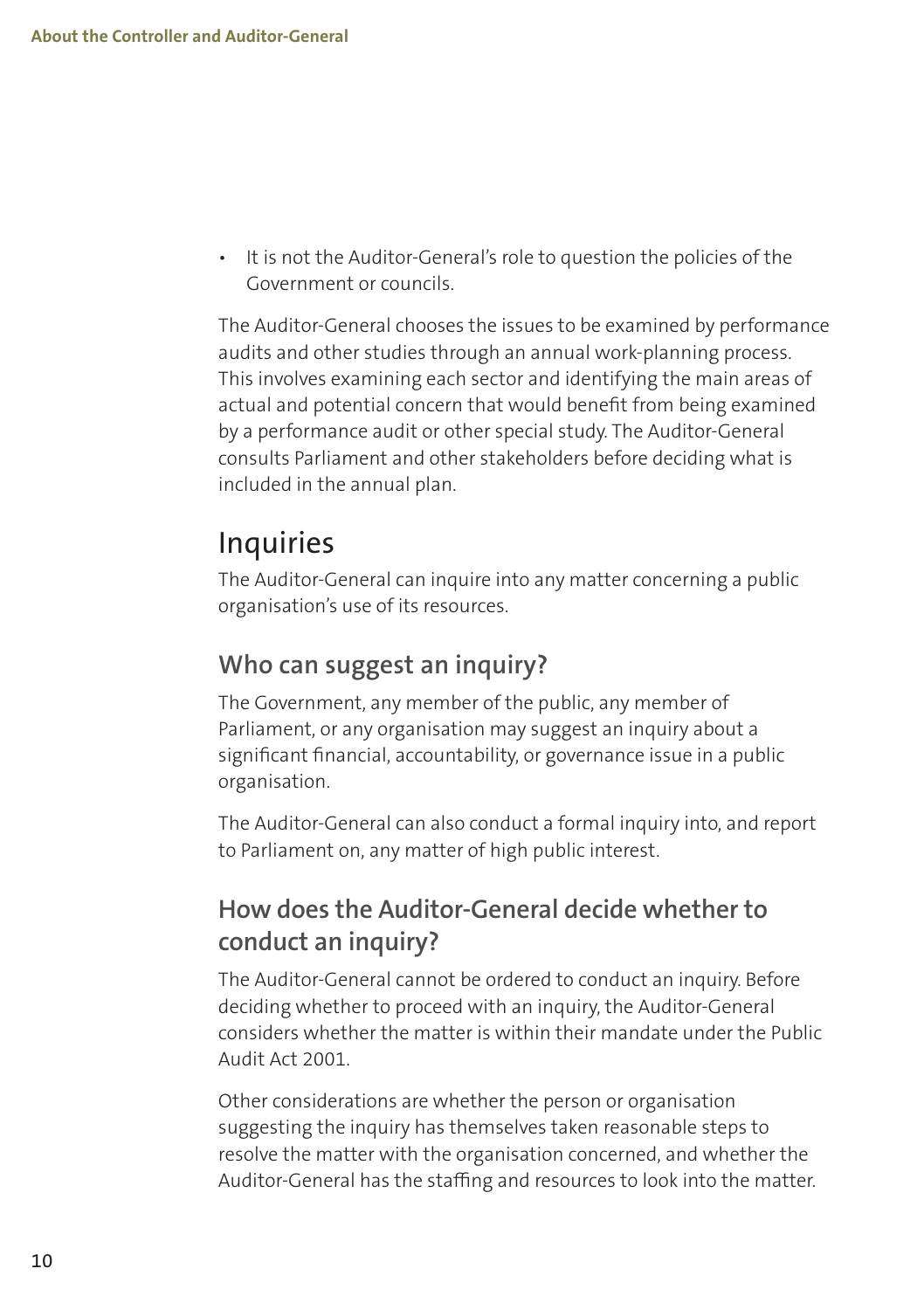In conducting an inquiry, the Auditor-General is subject to the same two constraints that apply to any performance audit. Many inquiries are conducted simply and at minimal cost, and result in a brief report to the person or organisation who asked for the inquiry. However, other inquiries address complex matters and assume a high public profile.

The Auditor-General has wide powers to request information, and decides what information to disclose or include in a report. The Auditor-General may, if the issues are significant, produce a public report that is presented to Parliament, a Minister, or a council and published on our website.

## Councils' long-term plans

The Local Government Act 2002 requires the Auditor-General to audit every council's long-term plan and consultation document for these plans.

## Reports and assistance

### **Parliament and its committees**

As well as reporting to Parliament on public organisations' activities, the Auditor-General assists select committees and members of Parliament in their own roles, holding to account an individual department, office of Parliament, Crown entity, State-owned enterprise, or other public organisation.

This assistance serves one or more of these five purposes:

- select committee examinations of Estimates;
- select committee reviews of public organisations' performance and current operations (called financial reviews);
- select committee inquiries;
- select committee consideration of the reports of the Auditor-General presented to Parliament; and
- members of Parliament enquiries or requests made directly to the Auditor-General.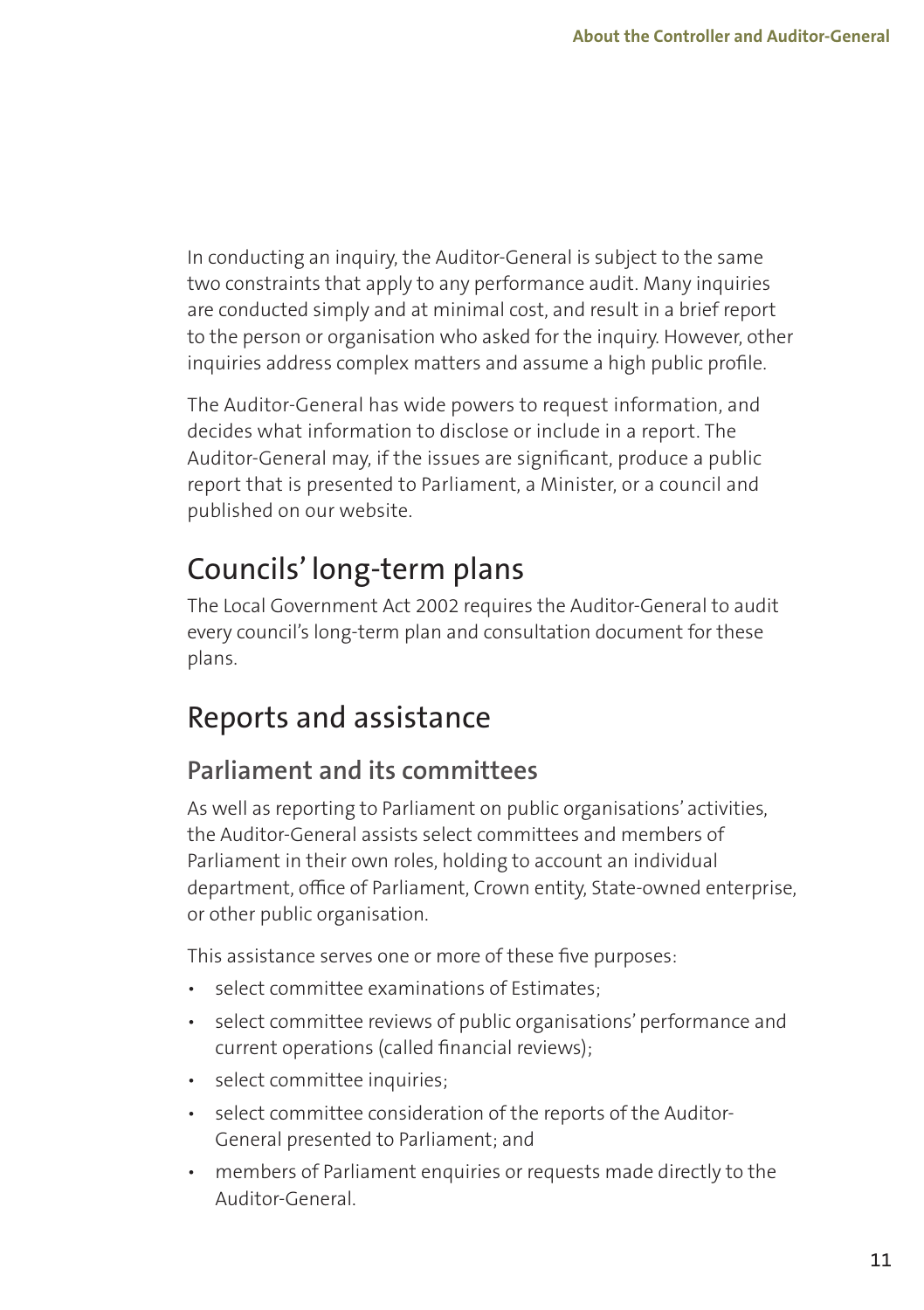In the first four categories, assistance is provided usually as a witness, under the Standing Orders of the House of Representatives.

The Officers of Parliament Committee has approved a code of practice that provides guidance for managing the main ways in which the Auditor-General can interact with Parliament, its select committees, and members.

#### **Councils**

As well as auditing all councils' long-term plans and consultation documents for these plans, the Auditor-General is responsible for assuring communities that their council (and any related subsidiary organisation) is operating and accounting for its activities and performance in the manner required.

As the auditor of all councils, the Auditor-General has a national perspective, and can:

- conduct audits of, and provide reports to, individual councils that are supported by extensive knowledge of the wider public sector; and
- speak authoritatively about financial management and accountability in local government.

The Auditor-General also has responsibilities under the Local Authorities (Members' Interests) Act 1968, which applies to councils and a range of statutory bodies.

The Act:

- regulates financial dealings between members and their council; and
- precludes members from participating at meetings about matters in which they have a financial interest.